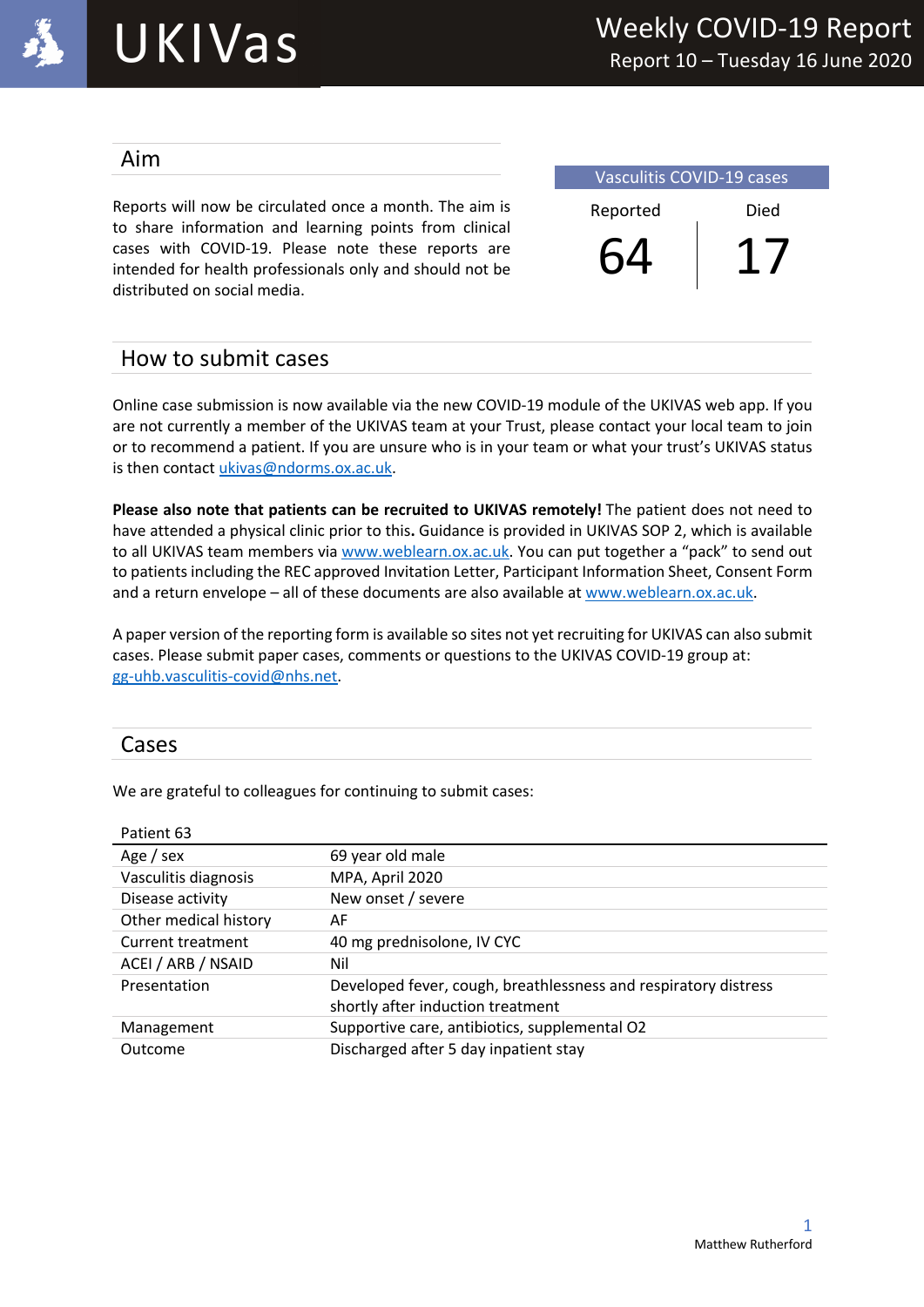

## Symptom and complication frequency



For three patients we do not have information regarding symptoms. Dyspnoea was the most common presenting symptom in 41 of 61 patients (67%). Fever and cough were the next most common symptoms, both in 37 (61%) and 36 (59%) patients respectively.

\* Note one individual who experienced haemoptysis and epistaxis was thought to be experiencing a possible flare of vasculitis.



Complications were reported for 52 patients. 33 (63%) experienced respiratory failure. 11 (21%) developed AKI. 8 (15%) developed secondary infection.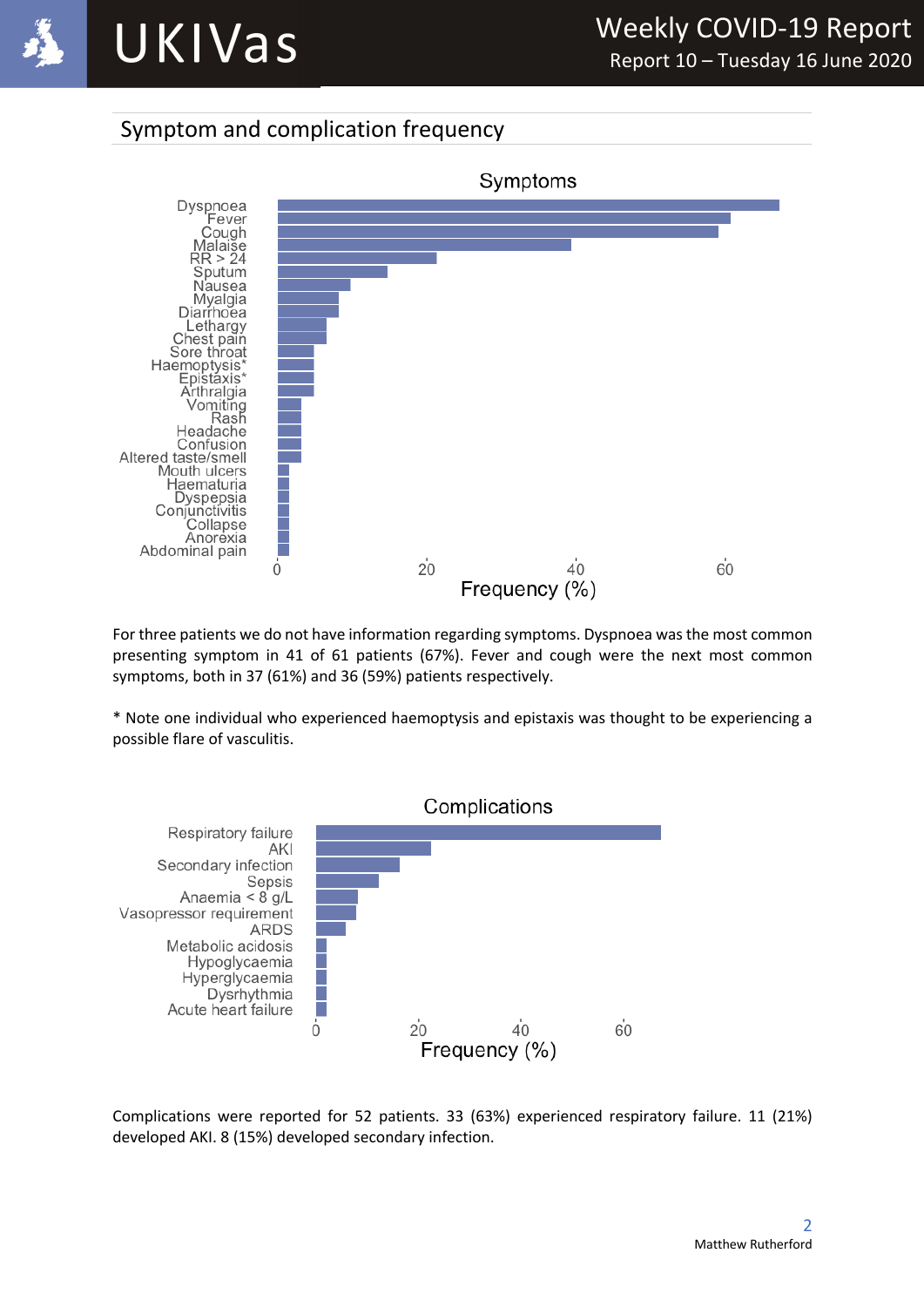

## Clinical characteristics of vasculitis patients with COVID-19

| Critical Outcome*           | No          | Yes         | Total       |
|-----------------------------|-------------|-------------|-------------|
|                             | $n = 38$    | $n = 26$    | $n = 64$    |
| Demographics                |             |             |             |
| Age, Mean (SD)              | 65.0 (17.2) | 68.0 (12.1) | 66.1 (15.4) |
| Female, n (%)               | 20 (52.6)   | 10 (38.5)   | 30 (46.9)   |
| Ethnicity                   |             |             |             |
| Asian                       | 4(10.5)     | 2(7.7)      | 6(9.4)      |
| <b>Black</b>                | 1(2.6)      |             | 1(1.6)      |
| White                       | 25(65.8)    | 16 (61.5)   | 41 (64.1)   |
| Not Stated                  | 8(21.1)     | 8(30.8)     | 16 (25.0)   |
| Smoking status, n (%)       |             |             |             |
| Current                     | 2(5.3)      | 1(3.8)      | 3(4.7)      |
| Former                      | 6(15.8)     | 4(15.4)     | 10(15.6)    |
| Never                       | 16(42.1)    | 6(23.1)     | 22 (34.4)   |
| Unknown                     | 14 (36.8)   | 15 (57.7)   | 29 (45.3)   |
| Comorbidities, n (%)        |             |             |             |
| <b>Diabetes</b>             | 8(21.1)     | 5(19.2)     | 13 (20.3)   |
| Hypertension                | 13 (34.2)   | 13 (50.0)   | 26 (40.6)   |
| Renal disease               | 18 (47.4)   | 11(42.3)    | 29 (45.3)   |
| CV disease                  | 9(23.7)     | 8(30.8)     | 17 (26.6)   |
| Respiratory disease         | 5(13.2)     | 8(30.8)     | 13 (20.3)   |
| Vasculitis diagnosis, n (%) |             |             |             |
| GPA (or PR3 AAV)            | 10(26.3)    | 14 (53.8)   | 24 (37.5)   |
| MPA (or MPO AAV)            | 17 (44.7)   | 5(19.2)     | 22 (34.4)   |
| Other                       | 11 (28.9)   | 7(26.9)     | 18 (28.1)   |
| Disease activity, n (%)     |             |             |             |
| Active                      | 19 (50.0)   | 11(42.3)    | 30 (46.9)   |
| Remission                   | 19 (50.0)   | 15 (57.7)   | 34 (53.1)   |

\* Critical outcome refers to death, need for invasive or non-invasive ventilation or use of high flow oxygen device